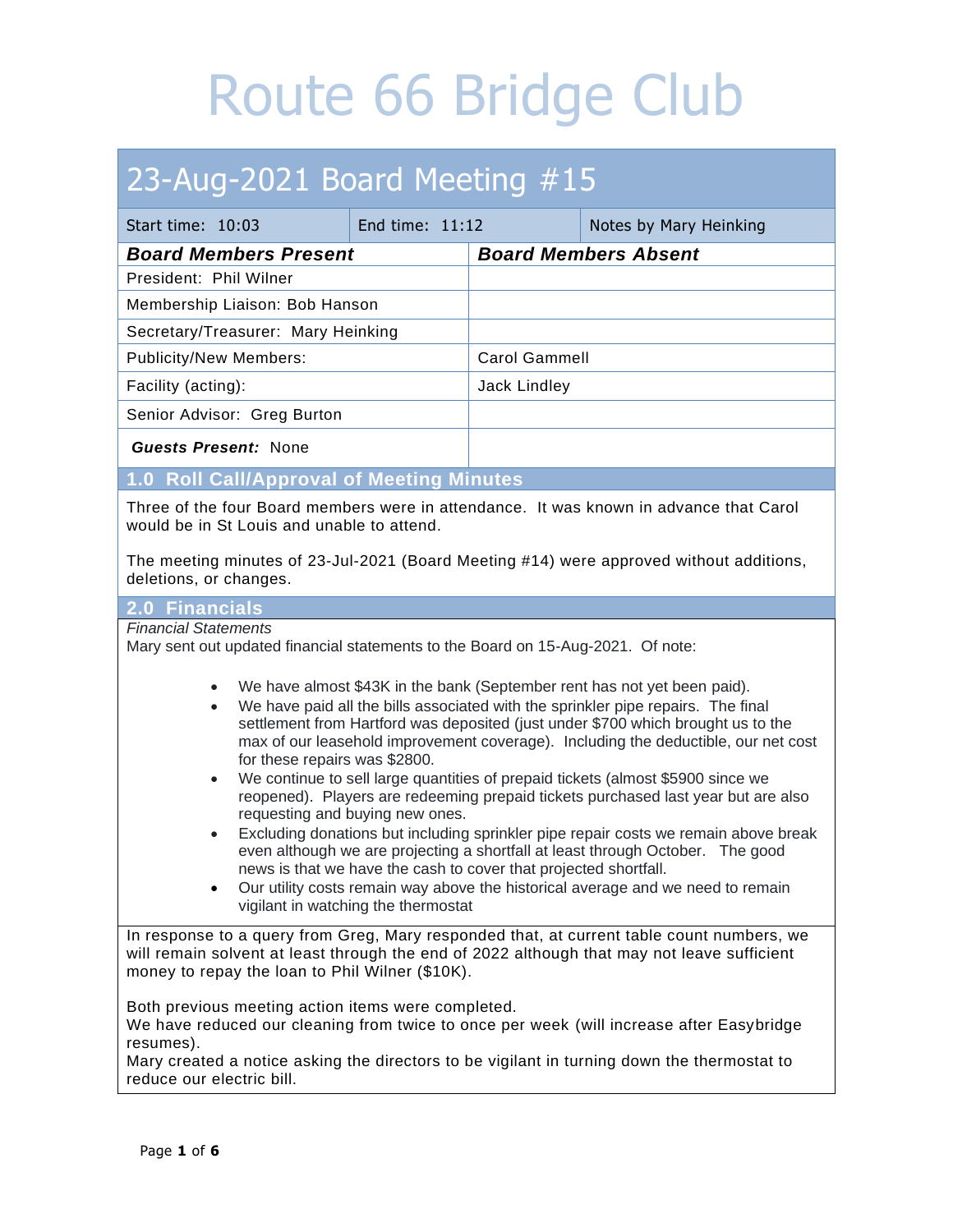### **3.0 Club Operations**

#### *Table Count*

Mary distributed a copy of her game tracking report. Weekly game count is holding at around 35 table per week. Break even is about 45 tables per week. That number should be achievable once Easybridge! starts.

We had lined up callers for most games, but Frank Seres has recently decided to stop calling for the Tuesday game. Right now the callers are:

Mon Day: Barb Holloway Mon Eve: Becky Thomison Tues: Need Wed: Steve Mancino Thur: Carol Gammell Fri: Greg Burton Sun: Ted Meyers/Angela Reed/Doris Doyle Action Item: Phil Wilner will talk with Henry Robin about a new caller for Tuesday

Greg Burton has been working to create the monthly schedule of extra point games. Mary has been sending out weekly emails to highlight the extra point games and the consensus was to continue this. Both of these efforts will continue.

Mary noted that virtual club table count is down. Many players are apparently opting to play in the much cheaper (\$1.35 and \$1.75) games offered almost every hour by the ACBL on BBO. This topic came up with several of the Texas clubs when Mary played in the San Antonio sectional. It seems clear that the ACBL's continuing to host all of these games on BBO is hurting the clubs.

At the request of Fun & Games, the Oklahoma Collective is adding more weekly games in order to generate more revenue. The details were reviewed and signed off by Mary and Phil. Action Item: Phil Wilner to discuss ACBL games on BBO with Henry Robin.

*Covid Protocol*

Feedback from our members and our Easybridge list indicated that our players want to require proof of vaccination (rather than going on the honor system, as at present). The Board voted unanimously to require proof of vaccination effective Tuesday, 24-Aug-2021. A list (using an old Unit 158 directory) has already been started. Angela Reed volunteered to maintain it.

Action Item: Mary to send out email blast tonight.

Action Item: Phil to make sure that Henry and Ted know. Greg will talk with David Owens. [Barbara Holloway was in the club getting ready for her Monday lesson and knows of the new requirement.]

We will figure out if/how to handle booster shots later. Masks will remain optional unless the City of Tulsa mandates for facilities such as ours. This mandate may happen as soon as tonight.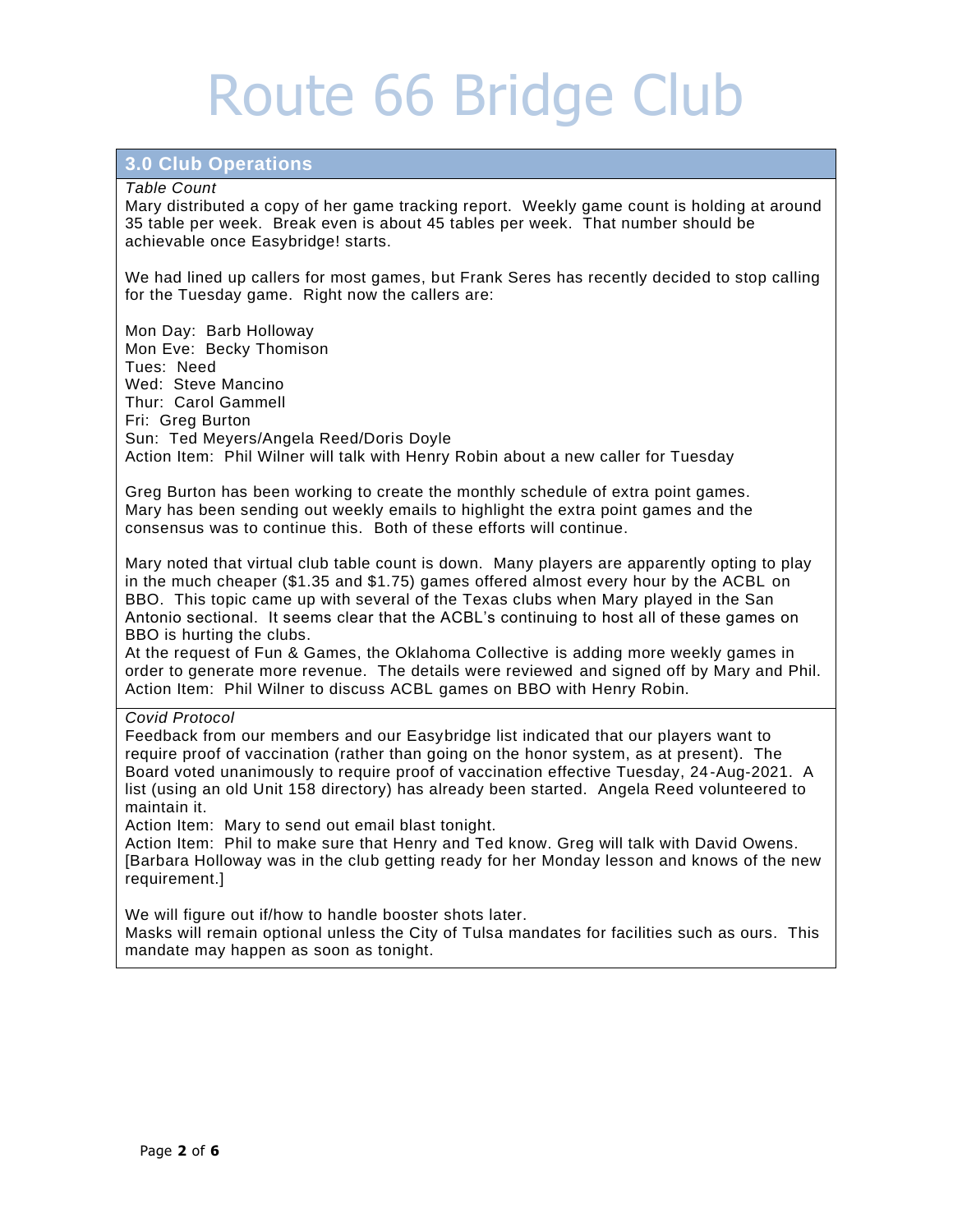### *Director Policies*

Greg Burton is going to create a set of director policies. The document will include:

- Movements to be used (which will max the number of sit stills which is an issue). Part of the problem is that the movement is generally not known until the game start time when all players have arrived. Mary noted that the restoration company lost some of our movement cards. She ordered replacements which have now arrived (but lack protective sleeves) and asked that we use these rather than duplicate ones already available thru Baron Barclay
- Start time for game
- Penalizing continued slow play with average minus boards /clock for open games
- Etc

#### *Prepaid Tickets*

Effective 23-Aug-2021, Phil Wilner is taking over printing of prepaid tickets from Mary. Mary has retained some of the perforated paper in case there is an urgent need when Phil is out of town.

#### *Facility*

Jack Lindley has agreed to take over Ron Crowell's role as our Facility Manager. He will be added to the Board after we vote at the next meeting on our new Board composition.

#### *Supplies*

Rex Smith has agreed to take over Ron Crowell's role as Purchasing Manager. Action Item: Phil Wilner to determine if Rex wants to serve on the Board . Action Item: Phil Wilner to follow up with Rex to make sure he is looking at the Supply Request form which is now posted on our Bulletin Board. There are at least 2 items on the list.

### **4.0** *Easybridge***!**

#### *Update*

Mary created a combined list of potential Easybridgers (over 160 names). She sent it to Carol Gammell who added a few more names and provided some further contact details. Mary then created a sublist containing the names of the more "advanced beginners". These were the 46 players who attended the majority of the 2020 Easybridge morning sessions and who were on the road to becoming committed players. As discussed at the last meeting, the thought was to host (3) review workshops for these players in September and then to begin with Easybridge lesson #8 in October (while we start anew with lesson #1 in the afternoon). Mary created a script and Roy Ann Coleman and Phil Wilner contacted the names on the list to determine interest and comfort level. Only about half of the list picked up the phone and many voice mail messages were left. About 8 of the 23 names on Roy Ann's list and 7 on Phil's list are in favor of the reviews and are good to begin in September/October. A few others would like to start but will only return if masks are required (however, Mary Heinking noted that she and Barbara Gardner will not be teaching if masks are mandated).

Mary also prepared a master set of instructor notes and handouts for these workshops; Phil has already completed photocopying.

Kathy Bradshaw has been certified by Ed Scanlon. There was no additional cost to Route 66 as Ed honored the money that had been paid in 2019 for the certification of Peggy Gaffke (that certification was not used). Kathy and Carol Gammell will form an Easybridge teaching team.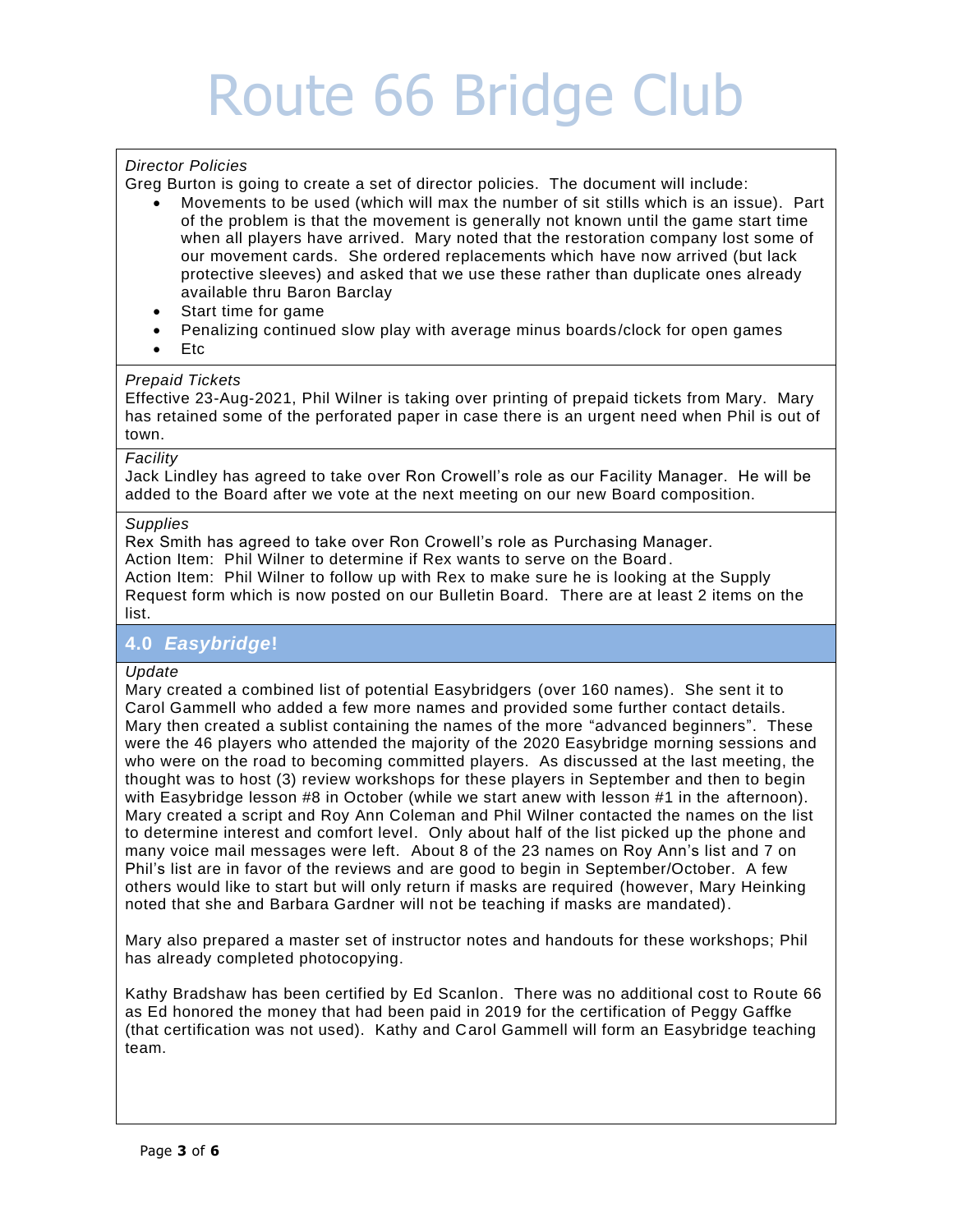### *Path Forward*

So, right now the plan is to host the 9-Sep workshop and evaluate. Mary and Barb Gardner will be out of town for the 16 and 23-Sep workshops (at a bridge camp), but Angie Reed has volunteered to help as has Kathy. We may need a few more helpers.

Our max capacity per session is about 60 (and 50 works even better). This means that we will likely need to add a 3<sup>rd</sup> Easybridge session starting in January (timing based on feedback from Ed Scanlon and Susan Williamson). The thought is to use Monday afternoons, making sure to work with Barbara Holloway so that she can continue her lessons.

Action Item: Mary to finalize plans for 9-Sep workshop. This will include email blast, script for follow up calls, teacher/helper plans, etc.

Action Item: Mary to finalize plans for 16 and 23-Sep workshops.

Action Item: Mary to finalize list of Easybridgers for the afternoon workshop and write a script for the callers (Phil, Bob, Angie, Carol, Barb G).

Action Item: Mary will likely need to order more Easybridge 1 books.

Action Item: later this fall plan for the 3<sup>rd</sup> set of Easybridge classes.

### **5.0 Board Composition**

### *Background*

We have been talking about the need to expand the Board and distribute the workload for over a year. That discussion continued at this meeting.

*Current Board*

President: Phil Wilner (officer)

Membership Liaison: Bob Hanson (officer)

Secretary/Treasurer/Webmaster/Education: Mary Heinking (officer)

New Member/Publicity: Carol Gammell

Facilities/Purchasing: Jack Lindley for Facilities and Rex Smith for Purchasing; not sure if Rex wants to serve on Board or not. But the positions will be separated.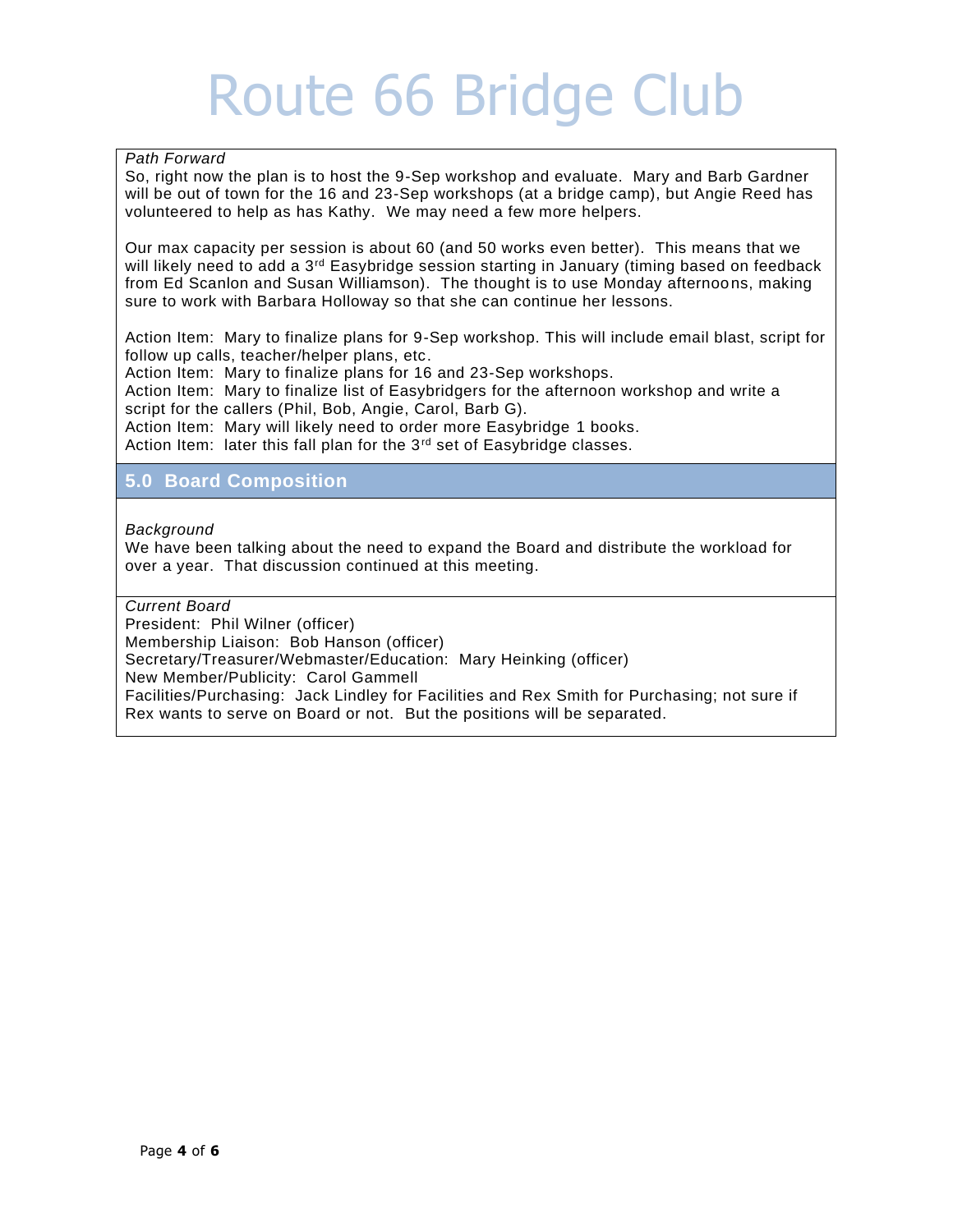### *Proposed Board* President: Phil Wilner. Leadership, fundraising, preside at meetings, serve as ex officio member of any committees which are established, legal interface, printing of pre paid game tickets (although this may be delegated to someone else) Membership Liaison: Bob Hanson Ombudsman, member meetings and feedback Secretary: TBD With President, create and publish Board meeting agenda. Publish notes from Board and any Membership meetings Treasurer: Mary Heinking Track table count, pay bills, deposit funds from game receipts/donations, etc. Make sure there is sufficient petty cash in small bills. Purchase any needed bridge supplies. Generate monthly game schedule (virtual and face to face). Serve as Oklahoma Collective liaison. Webmaster: TBD Maintain website. Update home page with game schedule, member achievement, news, President update, etc. Send out email blasts created by others. Maintain membership directory on website. Answer queries sent to club email address. Education: TBD Oversee the Easybridge program and any other education program which the club may elect to put on or have hosted by independent teachers similar to current Monday lessons. Publicity: Carol Gammell Market the club and Easybridge New Members: TBD With rest of Board, look to expand our membership. Help onboard new players. Facilities: Jack Lindley Maintenance of facility, any interface with building management. Purchasing: Rex Smith (not sure if this is board position or not) Purchase needed non bridge supplies for kitchen and bathroom. Senior Advisor: Greg Burton (not a Board member currently per bylaws) Provide Board with his experience, director oversight, schedule special games. The thought is that, with the exception of the President and Treasurer, that the other Board member roles should only require about 5-8 hours per month. The current philosophy is to have a 100% working Board. The thinking is to maintain (3) officer positions: President, Membership Liaison, and Treasurer. Meetings would require a simple majority of all Board members OR presence of all 3 officers. Action Item: Phil Wilner to talk with Karen Goodson about becoming the Secretary. Action Item: Mary Heinking to talk with Rick Snyder about serving as Webmaster, or Education, or New Member Board member.

Action Item: Mary Heinking to draft bylaw revision (Article VI)